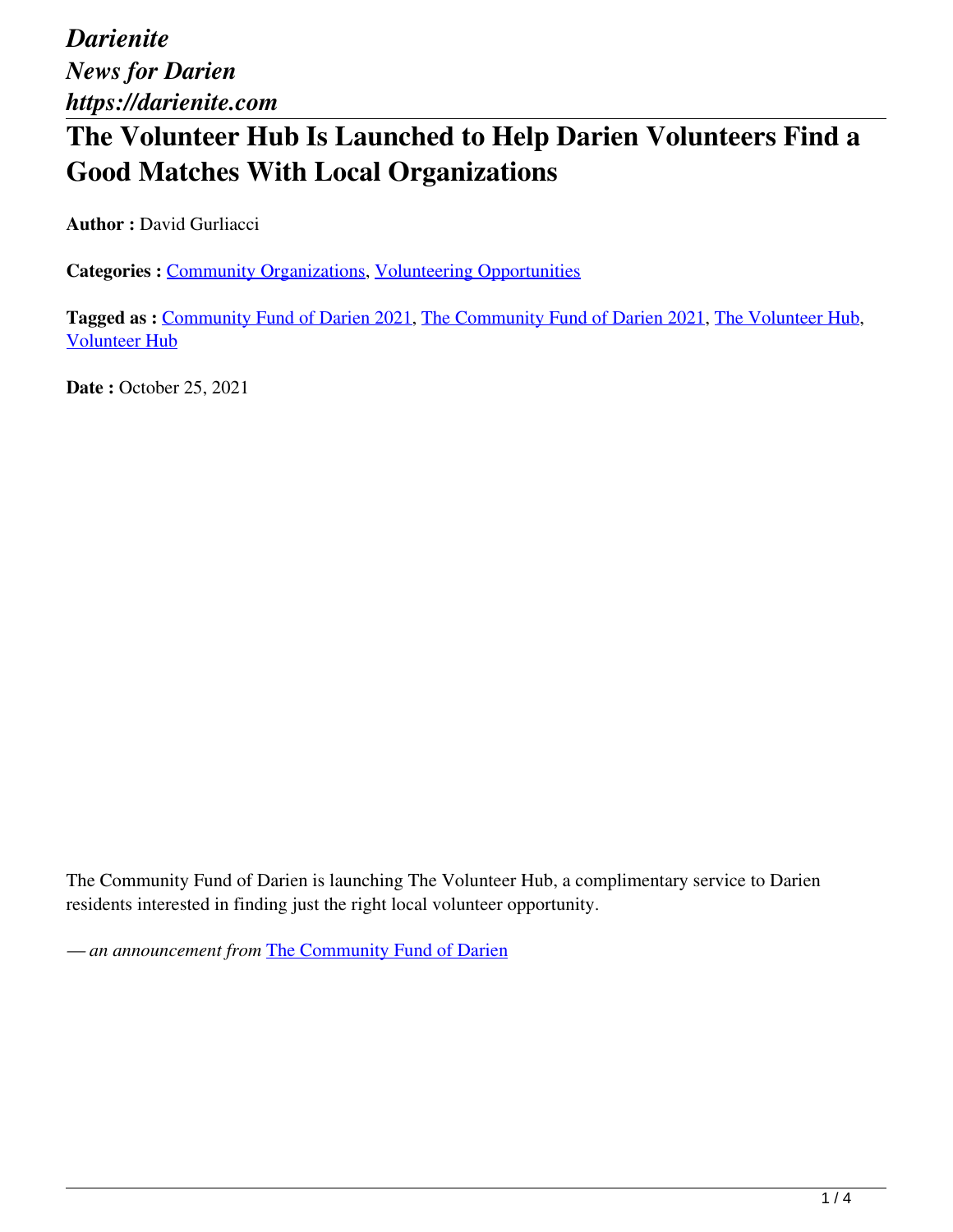**Darienite** from Darien residents that they wanted to be more involved in our community and didn't know how to get started," explained Janet King, Executive Director of The Community Fund of Darien.<br>News for Darien

**hutpis: lidarienite.com** estments in many local nonprofit organizations, The Community Fund has strong ties to those who need volunteer help — a list that's growing.

"Since TCF has such extensive knowledge of local nonprofits, we want to use this expertise to create a personalized matchmaking service for Darien residents to find their dream volunteer position and support these organizations with their skills," King said.

### **How It Works**

Individuals contact TCF's Volunteer Hub Hosts, and those "volunteers for volunteering" will personally guide participants to the organizations which best match their skill set and areas of interest.

Due to the most agencies' strict age requirements for volunteers, the service is geared to individuals preferably ages 14 and up.

Potential volunteers will call The Volunteer Hub at The Community Fund of Darien at 203-202-2098 or complete a confidential Volunteer Interest form online at www.communityfunddarien.org/volunteer-interest-form.

One of TCF's Volunteer Hub hosts, Jessica Brokaw Cahill or Celeste Marsh, will respond within 24 hours for a personal one-on-one conversation to better understand the individual's interests, which may take place in person or via telephone.

From there, the host will make an introduction to the volunteer manager at the organization which suits the applicant best.

Volunteer Hub Hosts will follow up within one week and again in one month to make sure that volunteer and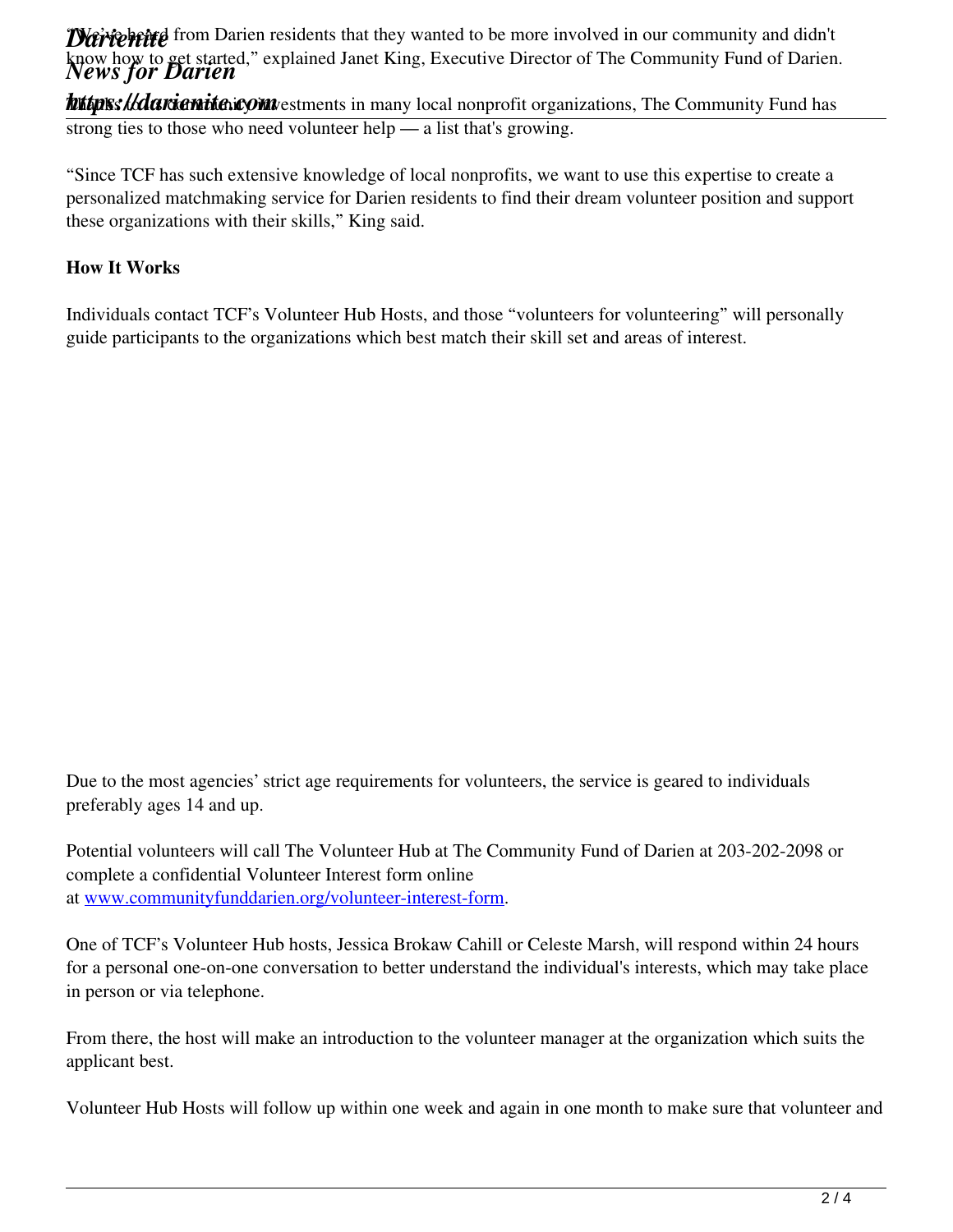## *Darienite News for Darien https://darienite.com*

agency relationships work for all parties.

#### **Two Nonprofit Officials Appreciate the New Project**

"The Darien Community Association (DCA) relies on volunteers to fulfill our nearly 100-year-old mission," said Amy M. Bell, executive director of the Darien Community Association.

"We are excited to participate in The Community Fund of Darien's new Volunteer Hub," Bell said. "We think it's a win-win for both nonprofit organizations seeking volunteers, and people in the community who are looking for a way to give back."

Betty Cordellos, director of development and communications for Norwalk Community Health Center, gave her enthusiastic endorsement:

"Volunteer Hub is the missing link! Norwalk Community Health Center is a high impact local nonprofit with a new, under-the-radar, volunteer program. Our volunteers are key to wellness initiatives that complement our core services.

"Without a dedicated volunteer coordinator, there isn't always time to make those connections. We're excited to have Volunteer Hub in our corner, bringing the right people together with the right causes."

#### **About TCF**

The Community Fund of Darien's mission is to inspire people and mobilize resources to strengthen our